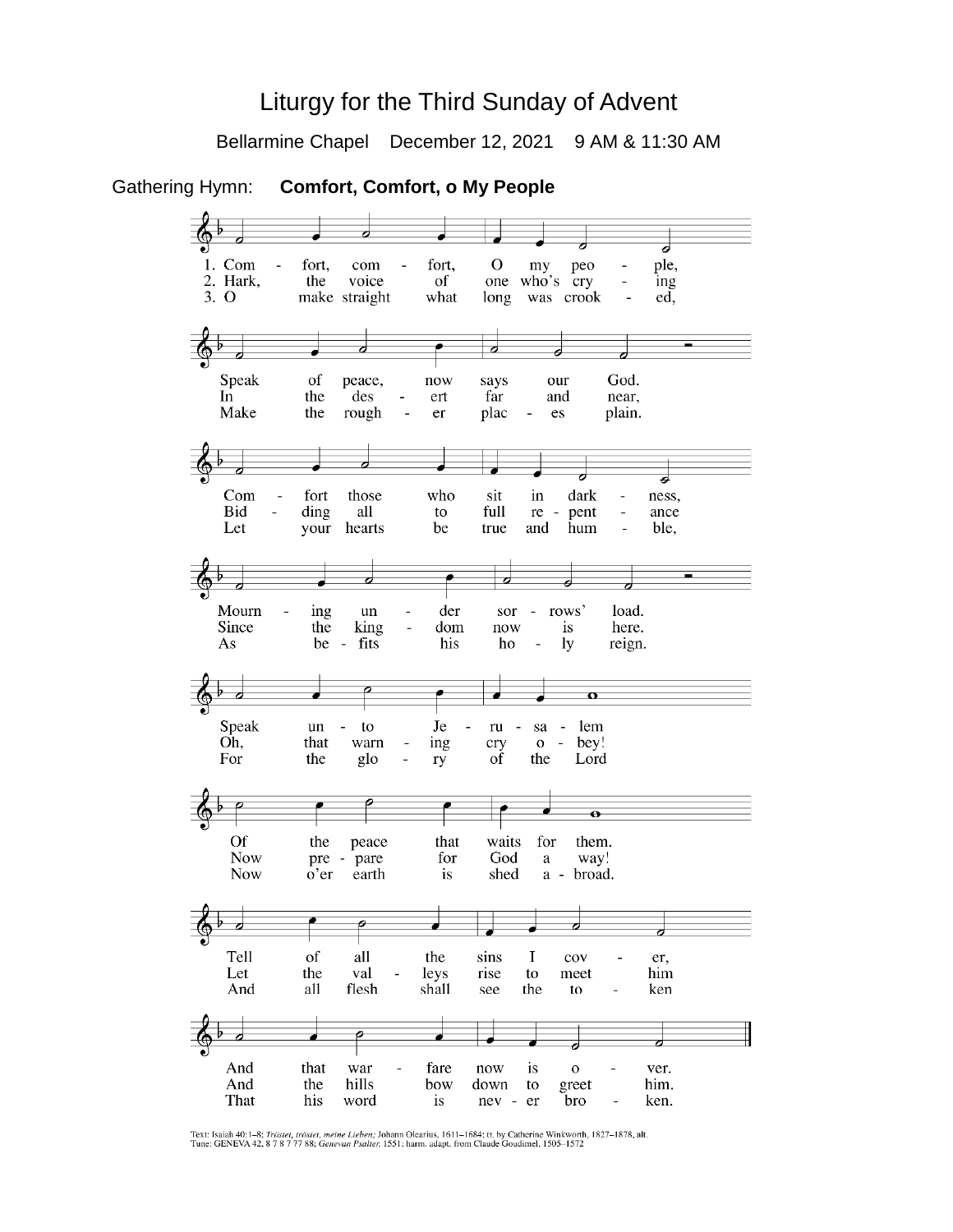



Music Copyright © 2013 by GIA Publications, Inc. • All Rights Reserved

 $\overline{\mathbf{o}}$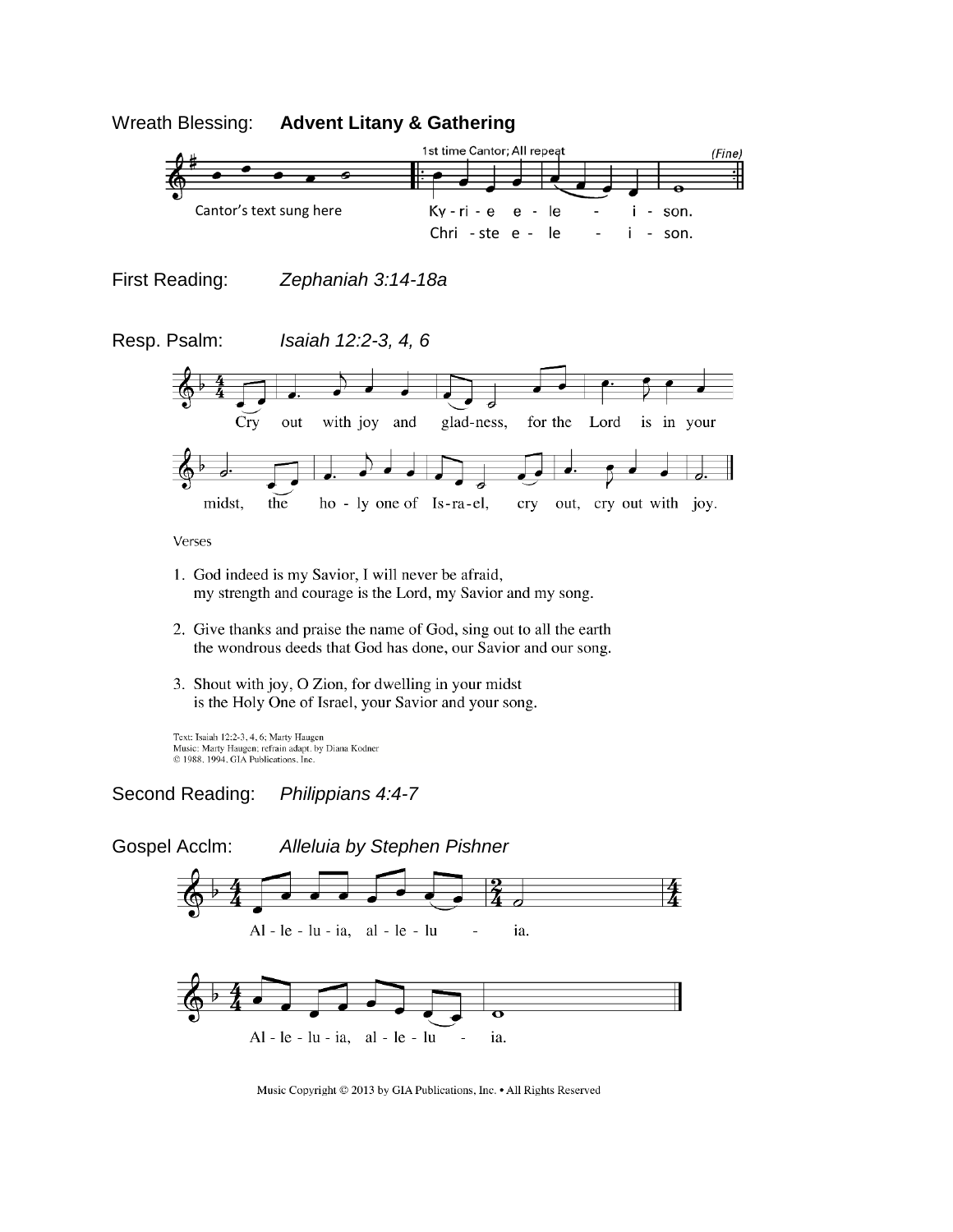**General** 



## Dismissal of the Catechumens:



Text: Rite of Christian Initiation of Adults, © 1985, ICEL<br>Music: Lynn Trapp, © 1991, Birnamwood Publications (ASCAP). A division of MorningStar Music Publishers, Inc.

# Prep of Gifts: **Rejoice, Again, I Say Rejoice**





Verse sung by choir:

*"O God, you have favored your land, and brought back the captives of Jacob. You forgave the guilt of your people, and covered all their sins."* **REFRAIN**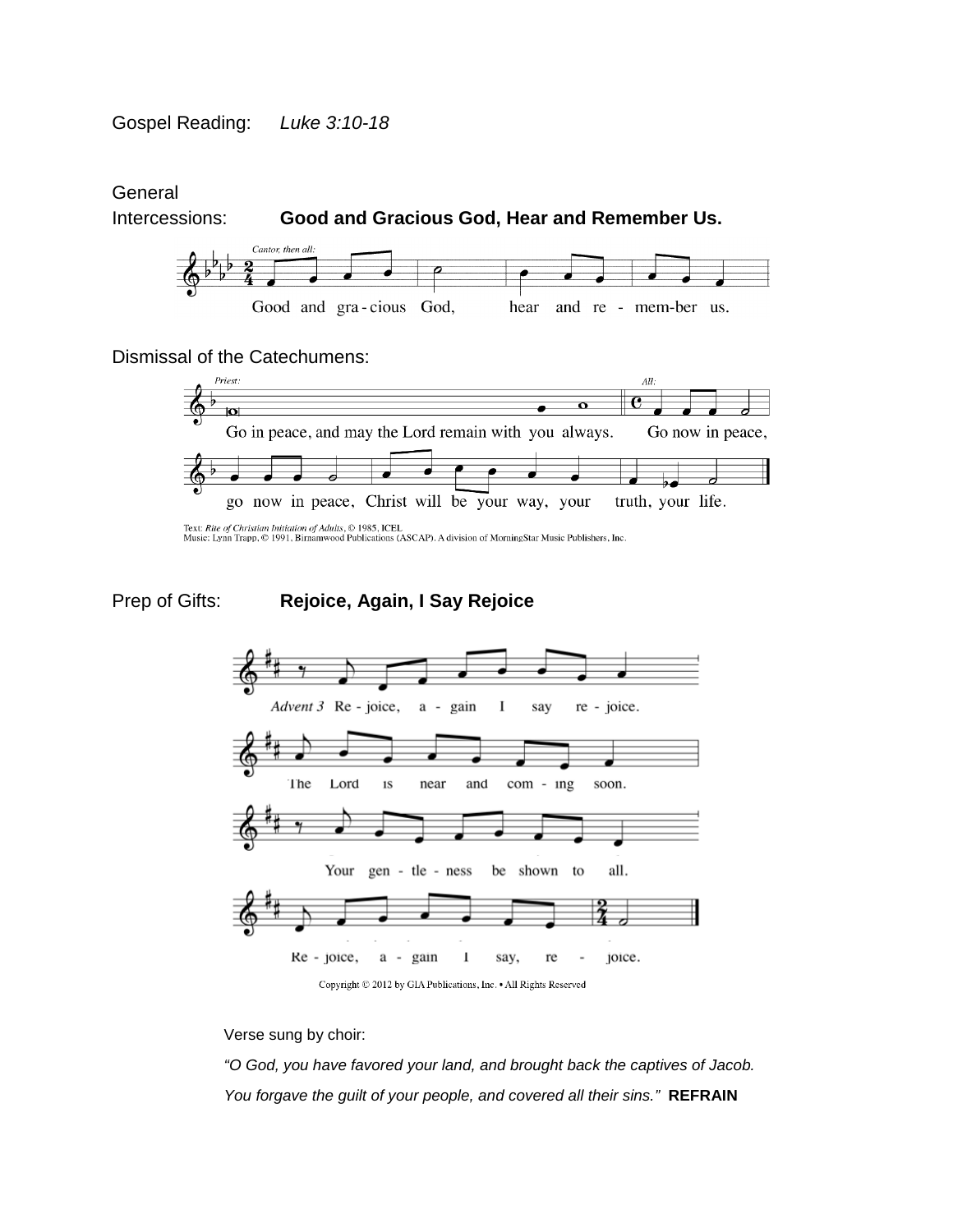

Text: ICEL, © 2010<br>Music: *Deutsche Messe*, Franz Schubert, 1797-1828, adapt. by Richard Proulx, © 1985, 1989, 2010, GIA Publications, Inc.



Text: ICEL, © 2010<br>Music: *Deutsche Messe*, Franz Schubert, 1797–1828; adapt. by Ronald F. Krisman, © 2012, GIA Publications, Inc.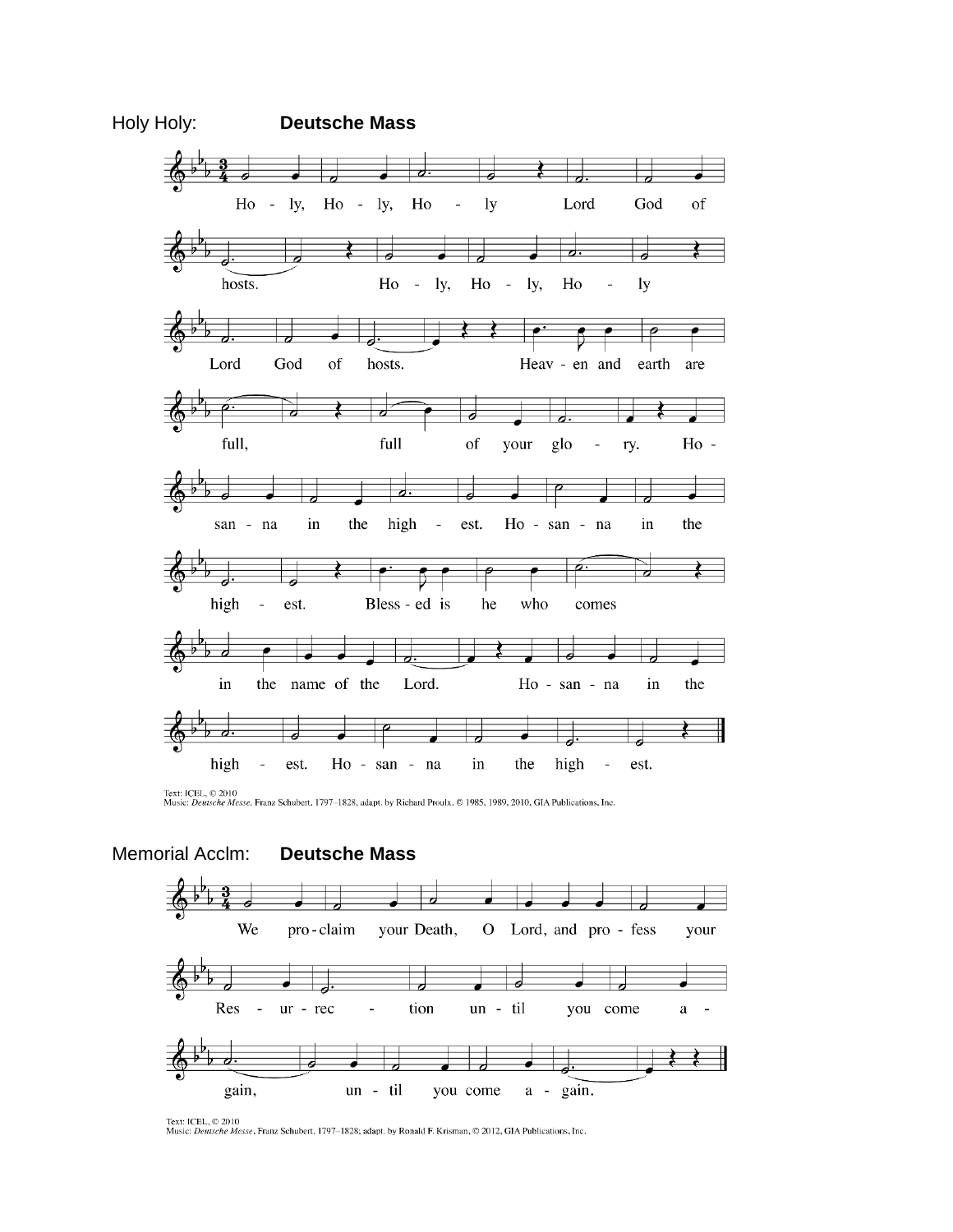

Music: Deutsche Messe, Franz Schubert, 1797-1828, adapt. by Richard Proulx, @ 1985, 1989, GIA Publications, Inc.

#### Lamb of God: **Mass of the Angels and Saints**



Music: Mass of the Angels and Saints, Steven R. Janco, © 1996, GIA Publications, Inc.

#### Communion: **On Jordan's Bank**1. On Jor - dan's bank the Bap - tist's cry heart from sin: 2. Then cleansed be 'ry ev 3. For you are our sal va - tion, Lord, 4. To heal out your hand, the sick, stretch 5. All praise, the Son  $ter - nal - ly,$  $\mathbf{e}$ Lord is nigh;  $A -$ An - noun -  $ces$ that the Make straight the way for God with  $-$  in, And ref<sup>2</sup>- uge,<br>bid the Our and our great re ward; With -Shine And fall  $\overline{a}$ en  $\sin$ ner stand; Whose ad - vent sets free; Whom all peo  $\sim$ ple heark - en Glad wake and for he brings heart home Where let each pre pare a out your grace we waste  $\rm{a}$  $\sim$ way Like Earth's forth. let light re - store and your with the Fa  $\sim$ ther we  $\rm{a}$  $\sim$ dore And tid of the King of kings. ings might - y<br>with - er such a guest may come. and de flowers that cay.  $\sim$  $\overline{\mathbf{h}}$ own true love ness once more. Spir  $\sim$ it blest for  $ev - er$ more.

Text: *Jordanis oras praevia*; Charles Coffin, 1676-1749; tr. by John Chandler, 1806-1876<br>Tune: ST. JOHN THE BAPTIST, LM; Gary Miles, © 1974, 1975, Celebration